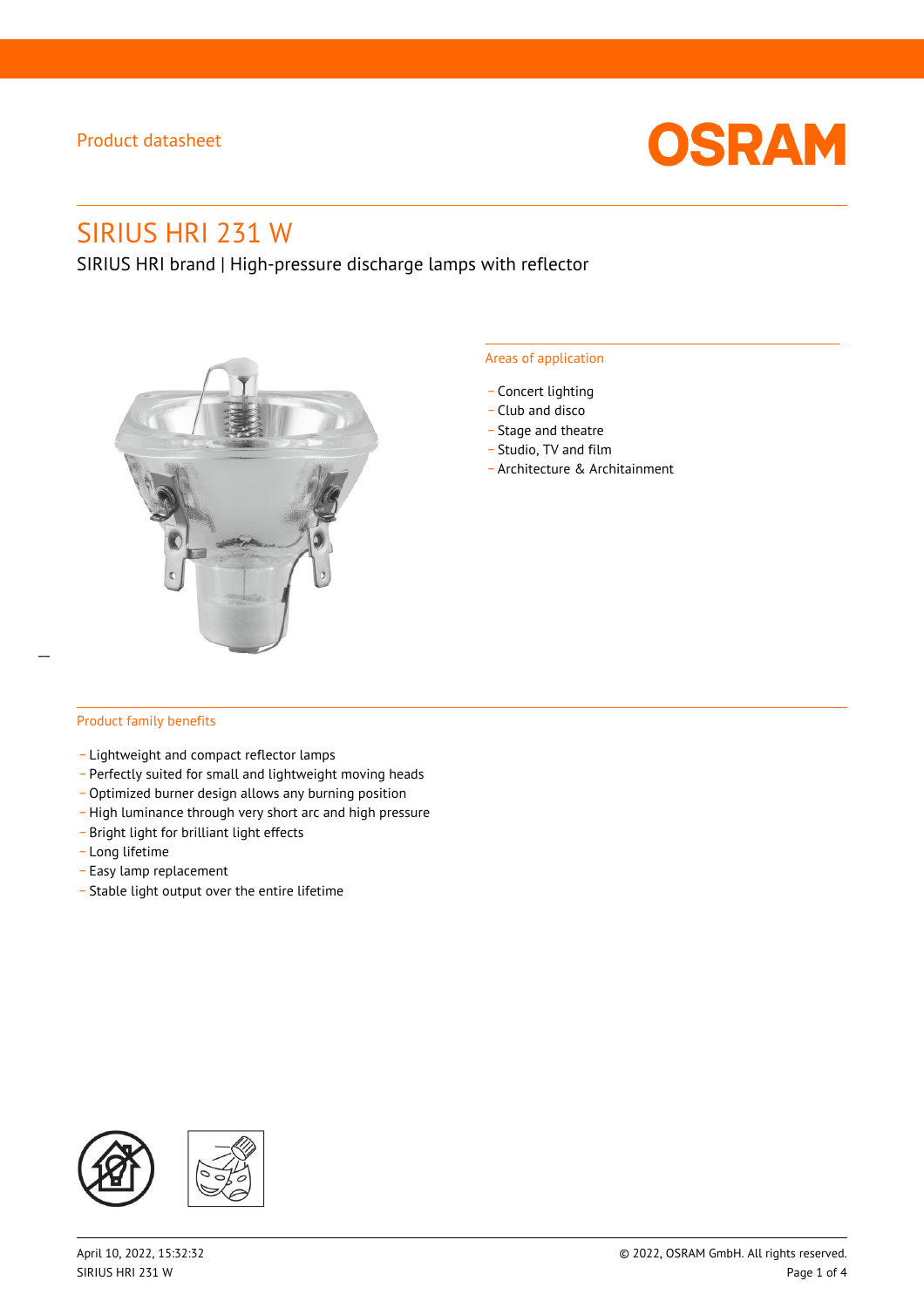### Technical data

### **Electrical data**

| Nominal wattage        | 231.00 W |
|------------------------|----------|
| <b>Nominal current</b> | 3.3 A    |
| Nominal voltage        | 70.0 V   |

### **Photometrical data**

| <b>Nominal luminous flux</b> | 10800 lm |
|------------------------------|----------|
| Color temperature            | 8000 K   |
| Color rendering index Ra     | 75       |

# **Dimensions & weight**



| <b>Diameter</b>                                                       | 51.0 mm          |  |  |  |
|-----------------------------------------------------------------------|------------------|--|--|--|
| Length                                                                | 50.0 mm          |  |  |  |
| Arc length                                                            | $1.0 \text{ mm}$ |  |  |  |
| Lifespan                                                              |                  |  |  |  |
| Lifespan                                                              | 2000 h           |  |  |  |
| <b>Capabilities</b>                                                   |                  |  |  |  |
| <b>Burning position</b>                                               | Any              |  |  |  |
| Certificates & standards                                              |                  |  |  |  |
| EEI - Energy Label                                                    | A                |  |  |  |
| <b>Environmental information</b>                                      |                  |  |  |  |
| Information according Art. 33 of EU Regulation (EC) 1907/2006 (REACh) |                  |  |  |  |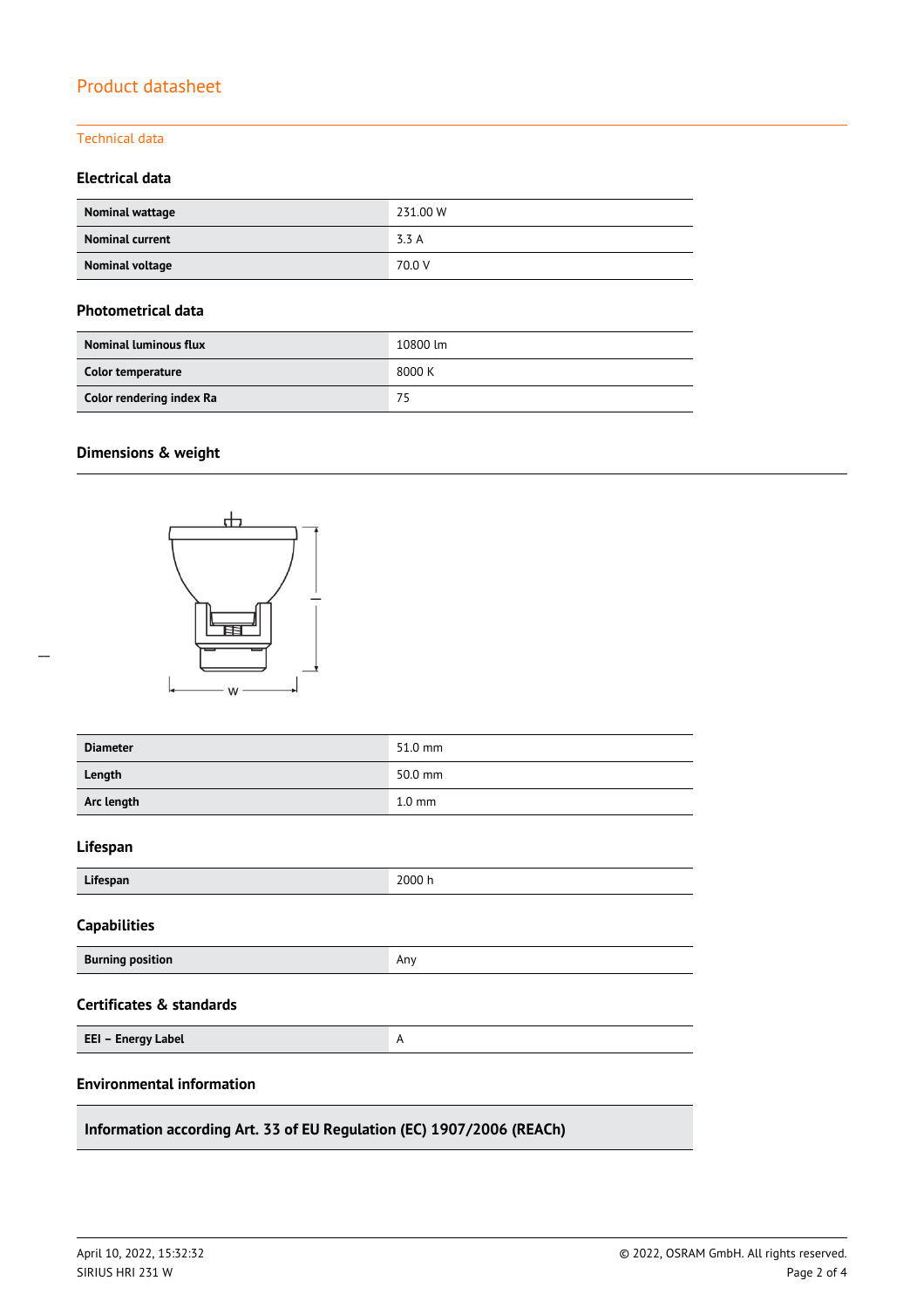| Date of Declaration               | 07-04-2022                                                                       |  |
|-----------------------------------|----------------------------------------------------------------------------------|--|
| <b>Primary Article Identifier</b> | 4052899512634   4052899553521   4062172041430<br>  4062172128681   4062172212311 |  |
| Candidate List Substance 1        | No declarable substances contained                                               |  |
| Declaration No. in SCIP database  | In work                                                                          |  |